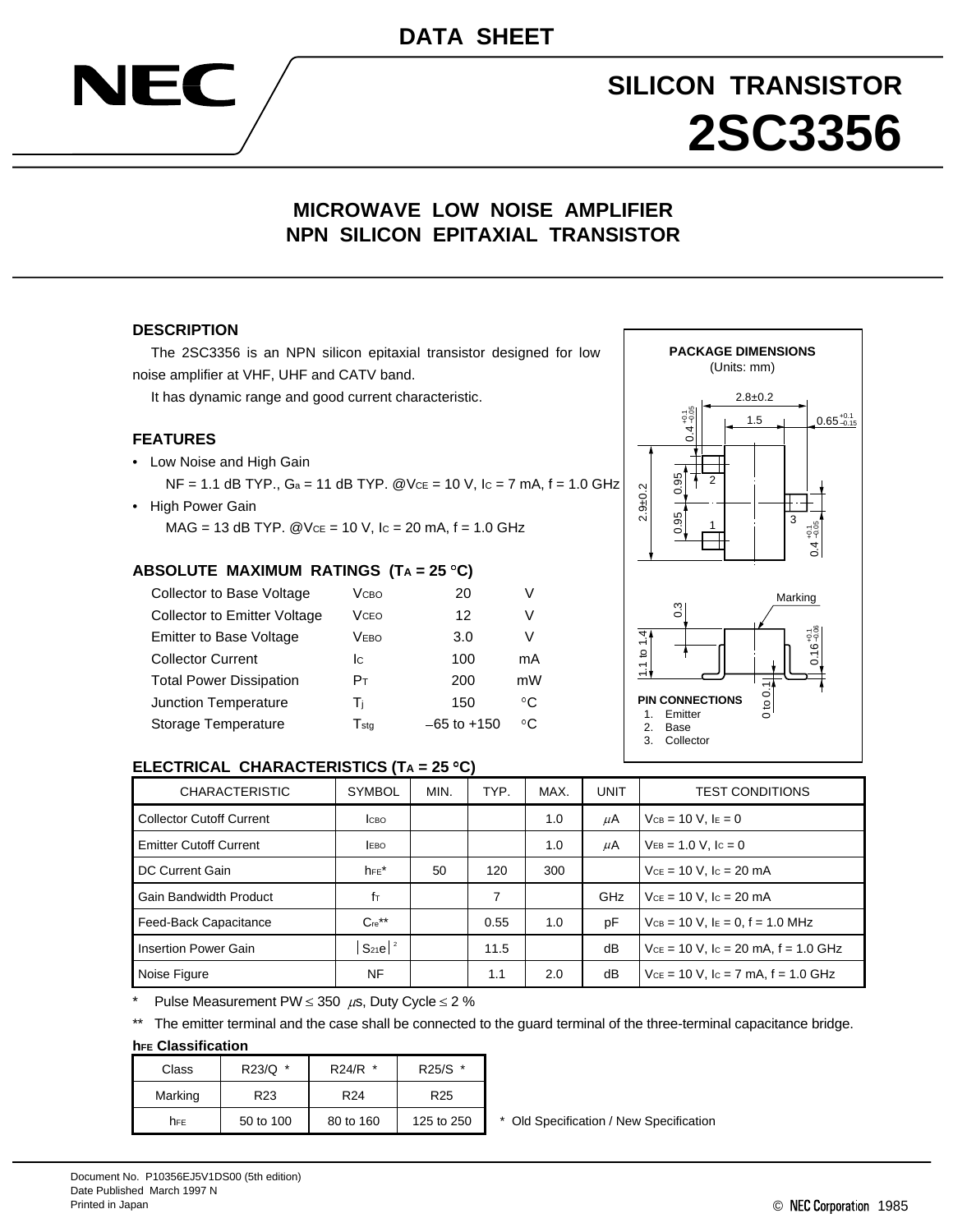### **TYPICAL CHARACTERISTICS (TA = 25 C)**







INSERTION GAIN vs. COLLECTOR CURRENT





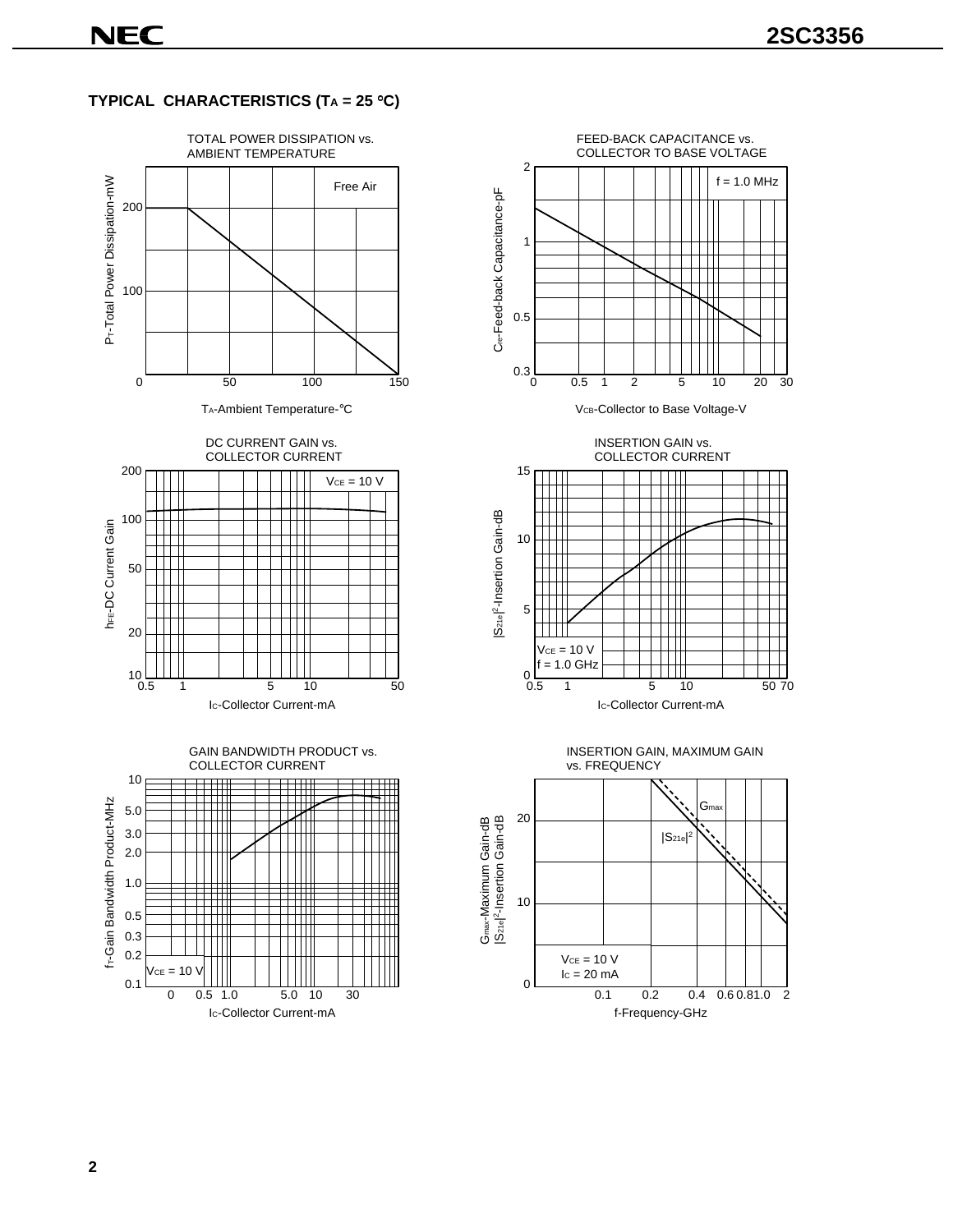

#### **S-PARAMETER**

 $VCE = 10 V$ ,  $IC = 5 mA$ ,  $ZO = 50 \Omega$ 

| f(MHz) | S <sub>11</sub> | $\angle$ S <sub>11</sub> | $S_{21}$ | $\angle$ S <sub>21</sub> | S <sub>12</sub> | $\angle$ S <sub>12</sub> | $S_{22}$ | $\angle$ S <sub>22</sub> |
|--------|-----------------|--------------------------|----------|--------------------------|-----------------|--------------------------|----------|--------------------------|
| 200    | 0.651           | $-69.3$                  | 10.616   | 129.3                    | 0.051           | 59.2                     | 0.735    | $-28.1$                  |
| 400    | 0.467           | $-113.3$                 | 6.856    | 104.4                    | 0.071           | 54.4                     | 0.550    | $-34.1$                  |
| 600    | 0.391           | $-139.3$                 | 4.852    | 90.9                     | 0.086           | 56.0                     | 0.468    | $-33.9$                  |
| 800    | 0.360           | $-159.2$                 | 3.802    | 81.2                     | 0.101           | 59.1                     | 0.426    | $-33.6$                  |
| 1000   | 0.360           | $-176.9$                 | 3.098    | 72.9                     | 0.118           | 61.0                     | 0.397    | $-35.7$                  |
| 1200   | 0.361           | 172.7                    | 2.646    | 67.3                     | 0.137           | 63.5                     | 0.373    | $-38.3$                  |
| 1400   | 0.381           | 160.3                    | 2.298    | 59.3                     | 0.157           | 63.3                     | 0.360    | $-43.0$                  |
| 1600   | 0.398           | 152.2                    | 2.071    | 55.2                     | 0.180           | 64.1                     | 0.337    | $-45.9$                  |
| 1800   | 0.423           | 143.3                    | 1.836    | 49.0                     | 0.203           | 63.7                     | 0.320    | $-52.3$                  |
| 2000   | 0.445           | 137.6                    | 1.689    | 46.2                     | 0.220           | 64.7                     | 0.302    | $-52.2$                  |
|        |                 |                          |          |                          |                 |                          |          |                          |

#### $Vce = 10 V$ ,  $lc = 5 mA$ ,  $Zo = 50 \Omega$

| f(MHz) | S <sub>11</sub> | $\angle$ S <sub>11</sub> | $S_{21}$ | $\angle$ S <sub>21</sub> | S <sub>12</sub> | $\angle$ S <sub>12</sub> | $S_{22}$ | $\angle$ S <sub>22</sub> |
|--------|-----------------|--------------------------|----------|--------------------------|-----------------|--------------------------|----------|--------------------------|
| 200    | 0.339           | $-107.0$                 | 16.516   | 108.7                    | 0.035           | 66.1                     | 0.459    | $-36.6$                  |
| 400    | 0.258           | $-147.3$                 | 8.928    | 92.1                     | 0.060           | 71.0                     | 0.343    | $-32.9$                  |
| 600    | 0.243           | $-167.7$                 | 6.022    | 83.0                     | 0.085           | 71.9                     | 0.305    | $-29.9$                  |
| 800    | 0.242           | 177.0                    | 4.633    | 76.2                     | 0.109           | 72.2                     | 0.284    | $-29.4$                  |
| 1000   | 0.260           | 164.5                    | 3.744    | 69.9                     | 0.136           | 70.4                     | 0.266    | $-31.7$                  |
| 1200   | 0.269           | 157.6                    | 3.193    | 65.7                     | 0.160           | 69.9                     | 0.246    | $-35.0$                  |
| 1400   | 0.294           | 148.7                    | 2.750    | 58.8                     | 0.187           | 66.7                     | 0.233    | $-40.4$                  |
| 1600   | 0.314           | 143.1                    | 2.479    | 55.5                     | 0.212           | 65.2                     | 0.208    | $-43.6$                  |
| 1800   | 0.343           | 136.5                    | 2.185    | 50.1                     | 0.238           | 62.4                     | 0.190    | $-50.5$                  |
| 2000   | 0.367           | 131.4                    | 2.016    | 47.8                     | 0.254           | 61.6                     | 0.173    | $-48.3$                  |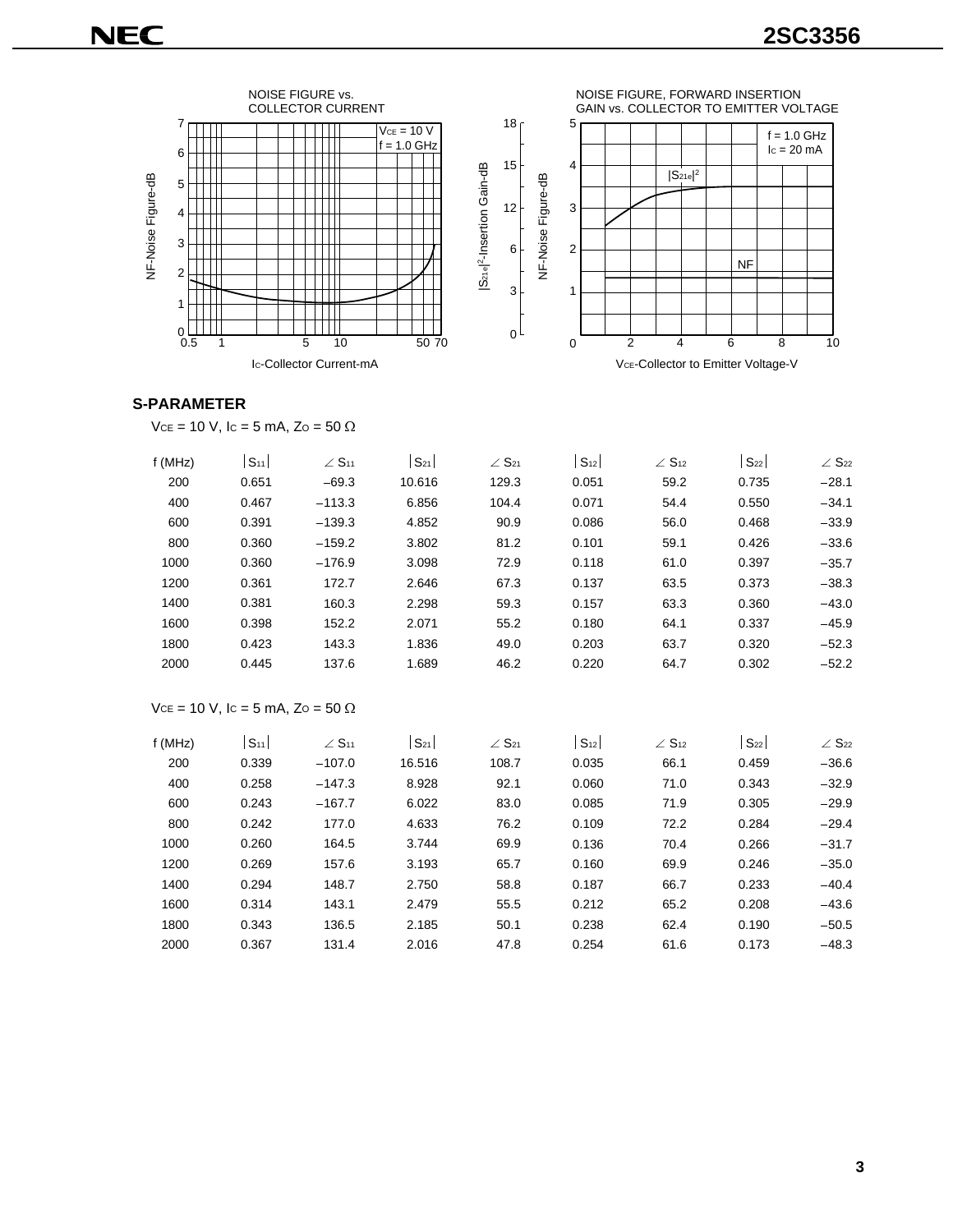## **S-PARAMETER**

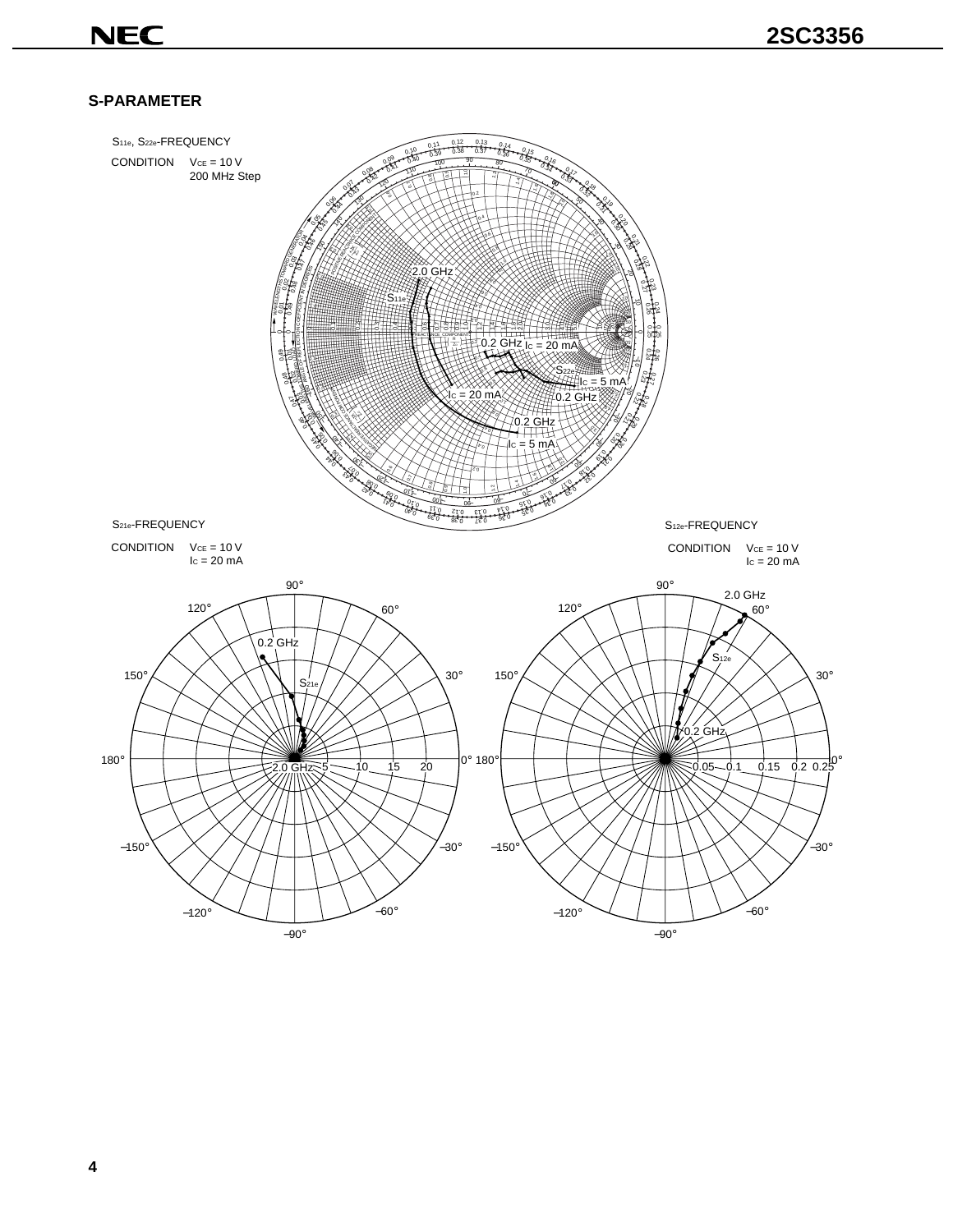$[MEMO]$ 

<u> 1980 - Jan Stein Berlin, Amerikaansk politiker (</u>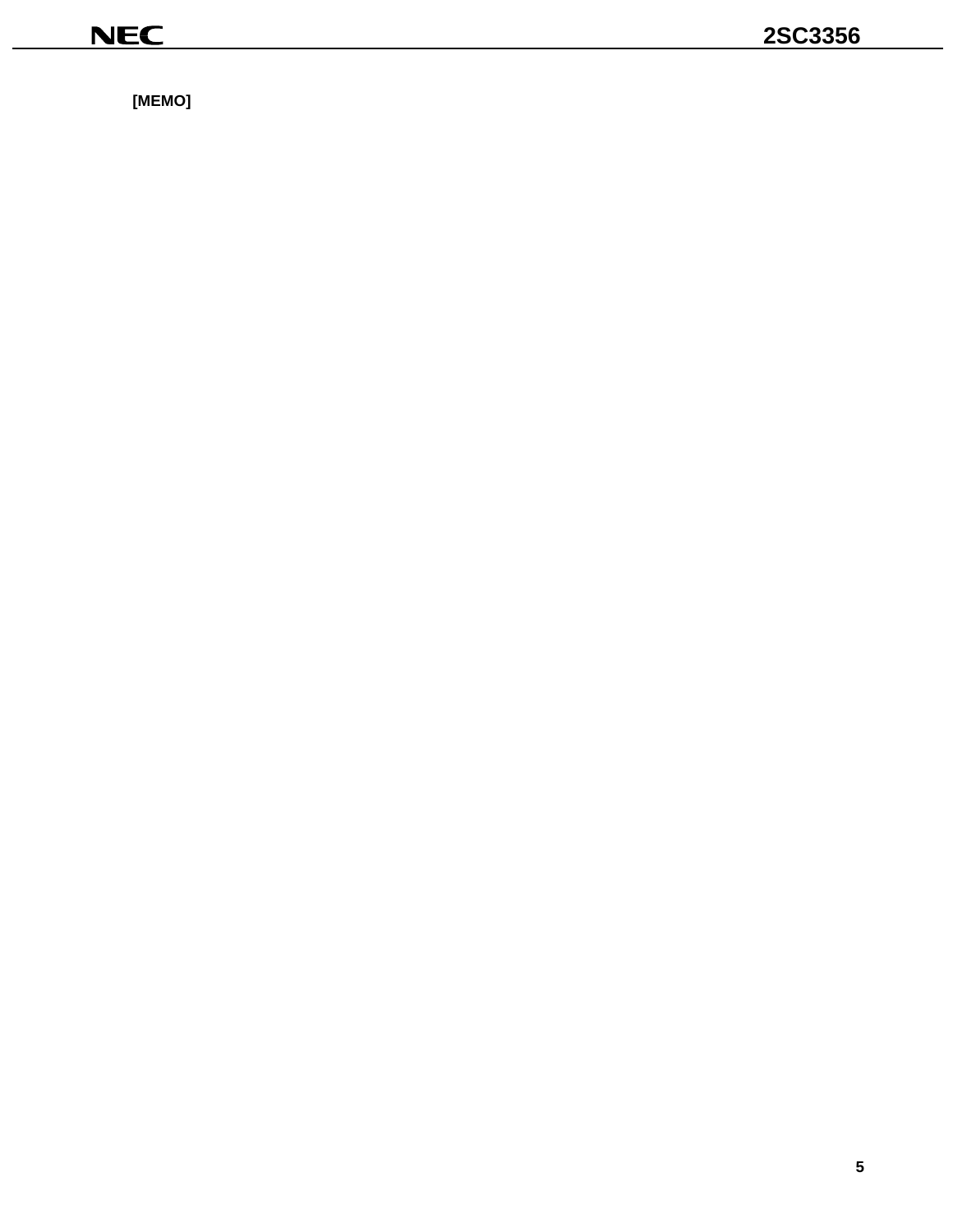$[MEMO]$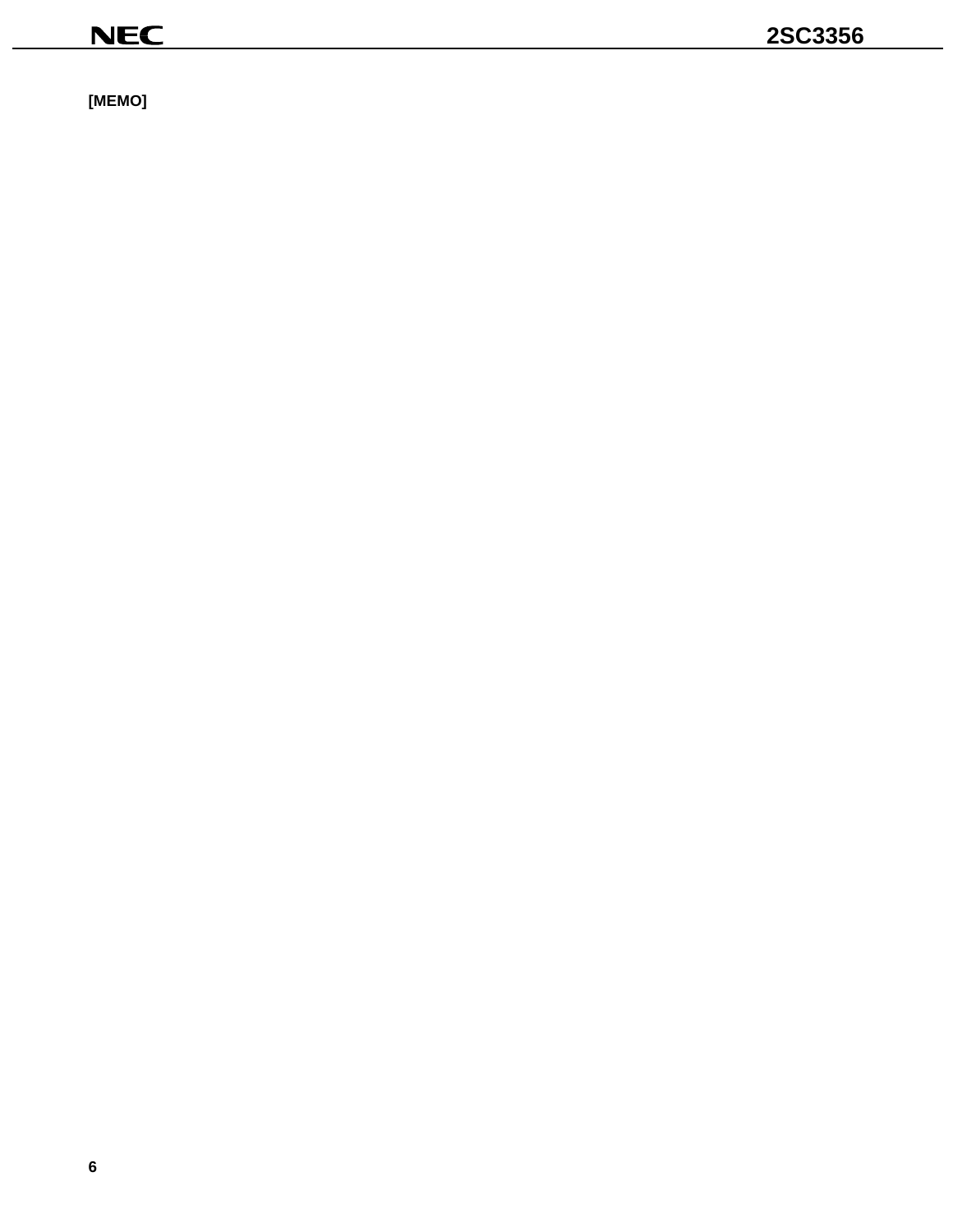$[MEMO]$